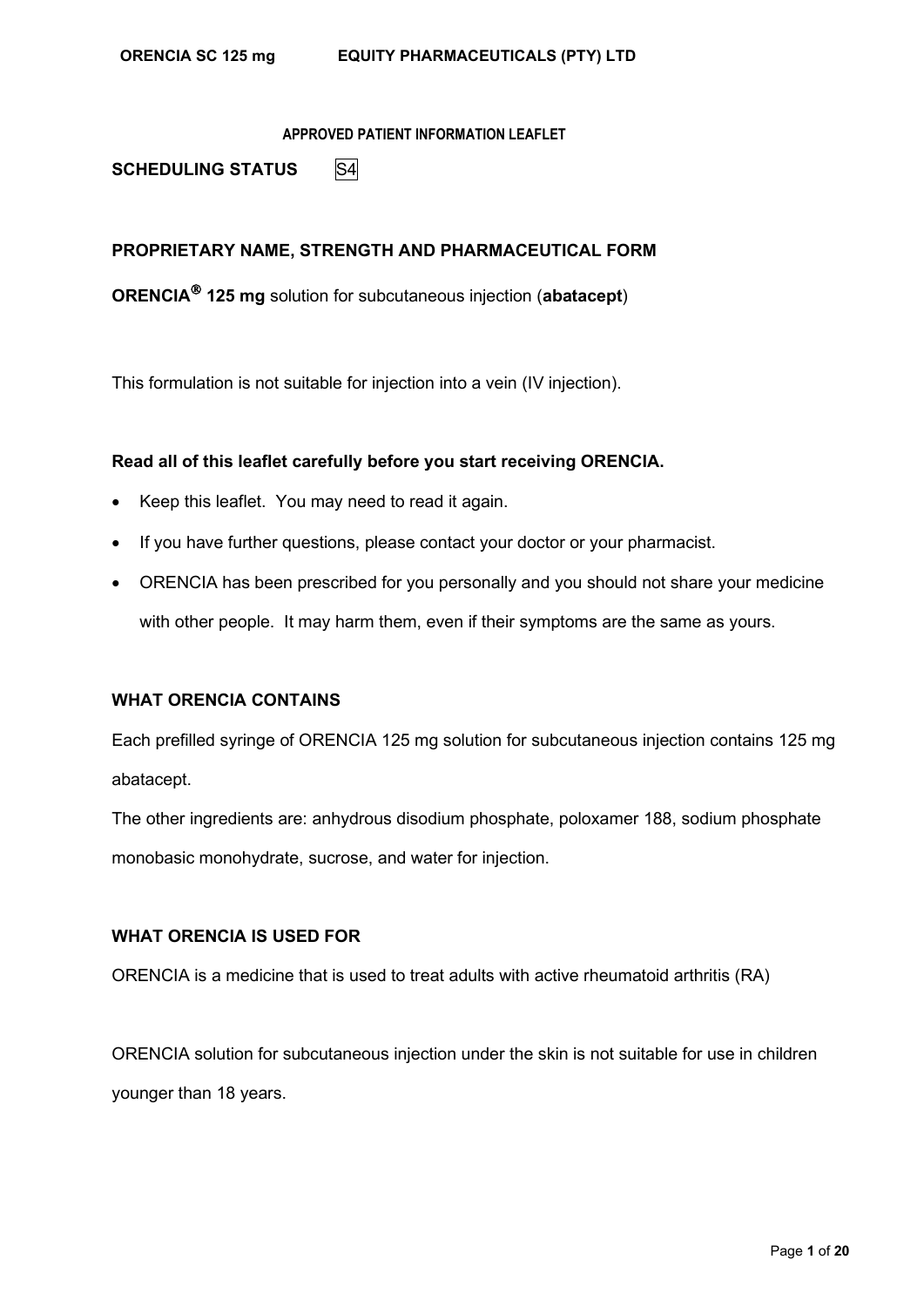# **BEFORE YOU RECEIVE ORENCIA**

## **You should not receive ORENCIA:**

- if you are hypersensitive (allergic) to abatacept or any of the other ingredients of ORENCIA.
- if you have active or untreated tuberculosis (TB).
- if you are pregnant, or plan to become pregnant, or if you are breastfeeding your baby (see **Pregnancy and Breastfeeding**).

# **Tell your doctor or healthcare professional before you receive ORENCIA if you:**

- are taking a TNF (tumour necrosis factor) blocker such as etanercept or infliximab to treat RA, as you have a greater chance of getting a serious infection if you use ORENCIA with other biologic medicines for RA.
- are taking anakinra.
- have any kind of infection including an infection that is in only one place in your body (such as an open cut or sore), or an infection that is in your whole body (such as the flu). Having an infection could put you at risk for serious side effects from ORENCIA. If you are unsure, please ask your doctor.
- have had tuberculosis (TB), a positive skin test for TB, or if you recently have been in close contact with someone who has had TB.
- develop any of the symptoms of TB (a dry cough that doesn't go away, weight loss, fever, night sweats) call your doctor right away. Before you start ORENCIA, your doctor should examine you for TB and perform a skin test.
- have a history of chronic obstructive pulmonary (lung) disease (COPD).
- are scheduled to have surgery.
- have cancer, your doctor will decide if you can still be given ORENCIA.
- recently received a vaccination or are scheduled for any vaccination.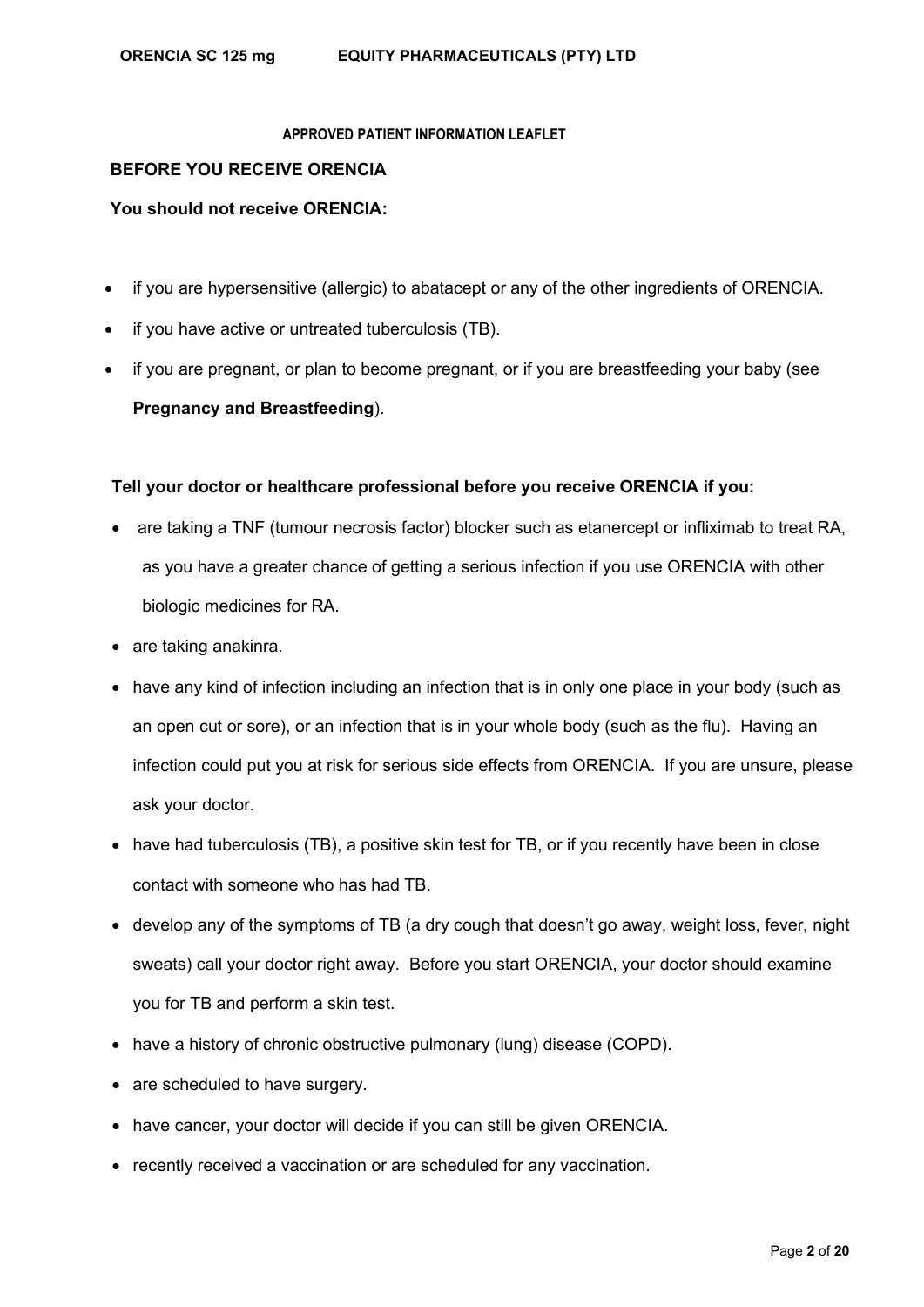- have viral hepatitis. Before you start ORENCIA, your doctor may examine you for hepatitis.
- have human immunodeficiency virus (HIV) infection.

# **Pregnancy and Breastfeeding:**

If you are pregnant, planning to become pregnant or breastfeeding your baby, please consult your doctor, pharmacist or other healthcare professional for advice before receiving ORENCIA. ORENCIA should not be used in pregnancy or mothers breastfeeding their infants.

# **Driving and using machinery:**

ORENCIA can make you feel dizzy and cause impaired vision. If you feel dizzy or have impaired vision you should not drive or operate machines.

# **Important information about some of the ingredients of ORENCIA**

ORENCIA 125 mg solution for subcutaneous injection contains sucrose, which may have an effect on the control of your blood sugar if you have diabetes mellitus. If you have been told by your doctor that you have an intolerance to some sugars, contact your doctor before you receive ORENCIA.

## **Using other medicines with ORENCIA:**

Always tell your healthcare professional if you are taking any other medicine.

(This includes complementary or traditional medicines).

ORENCIA should not be used with biologic medications for RA, including TNF-blockers such as etanercept and infliximab. There is not enough evidence to recommend ORENCIA being given with anakinra.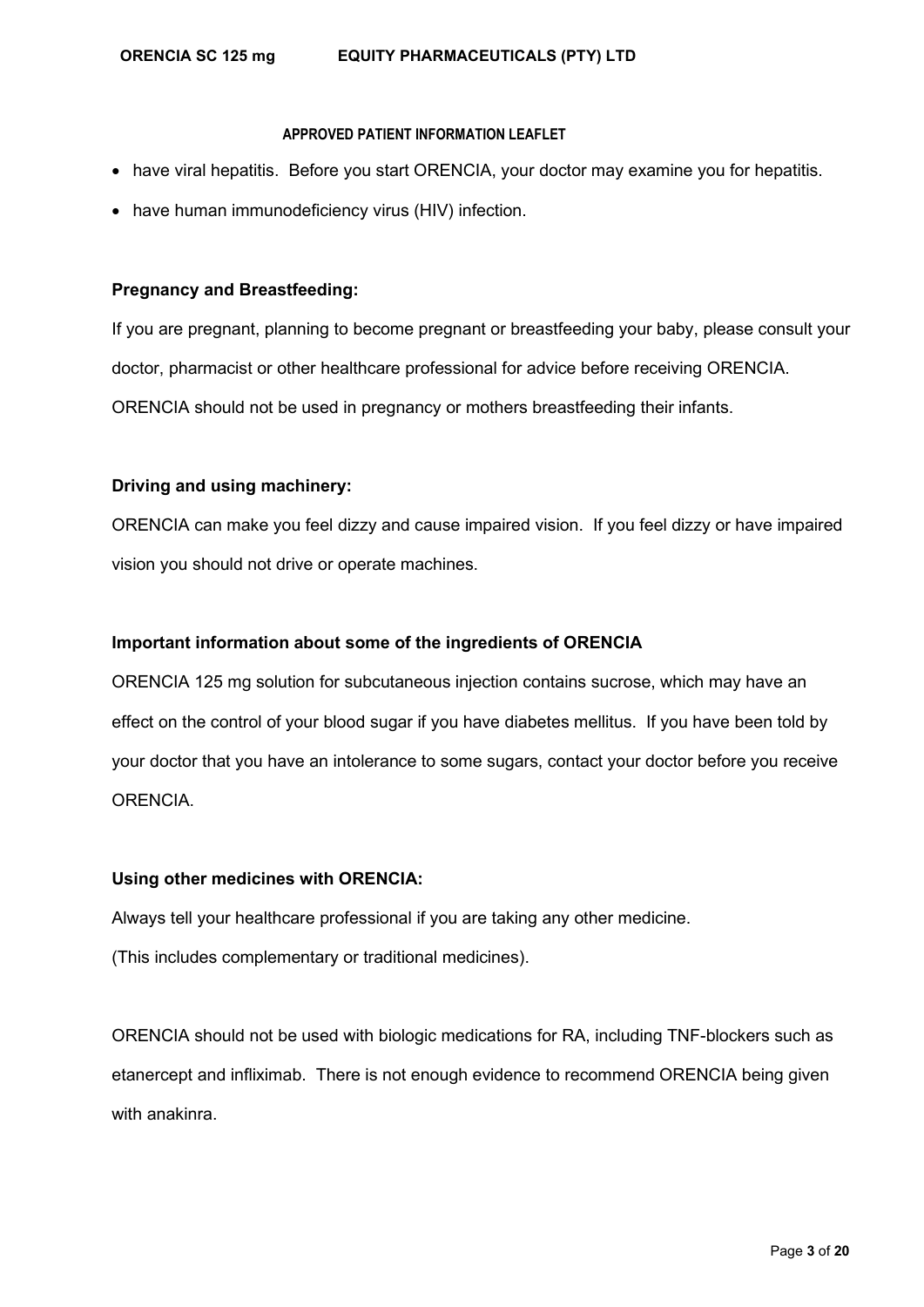ORENCIA can be used with other medicines commonly used to treat RA, such as cortisone or painkillers, including non-steroidal anti-inflammatory medicines such as ibuprofen or diclofenac.

### **HOW TO RECEIVE ORENCIA**

Do not share medicines prescribed for you with any other person.

You will receive ORENCIA as an injection under your skin (SC or subcutaneous). You will receive an injection once a week. Your doctor may start your treatment with a dose of ORENCIA lyophilisate for solution for intravenous infusion given to you in a vein in your arm over a period of 30 minutes. Your doctor will tell you how long your treatment with ORENCIA will last.

In the beginning, your doctor or healthcare professional may inject your ORENCIA solution for subcutaneous injection. However, you and your healthcare professional may decide that you may inject ORENCIA yourself. In this case you will receive training on how to inject ORENCIA yourself. You will find detailed *"Instructions for preparing and giving a subcutaneous injection of ORENCIA"* at the end of this leaflet.

ORENCIA solution for subcutaneous injection under the skin is not suitable for use in children younger than 18 years.

# **If you use more ORENCIA than you should:**

In the event of overdosage, consult your doctor or pharmacist. If neither is available, contact the nearest hospital or poison control centre.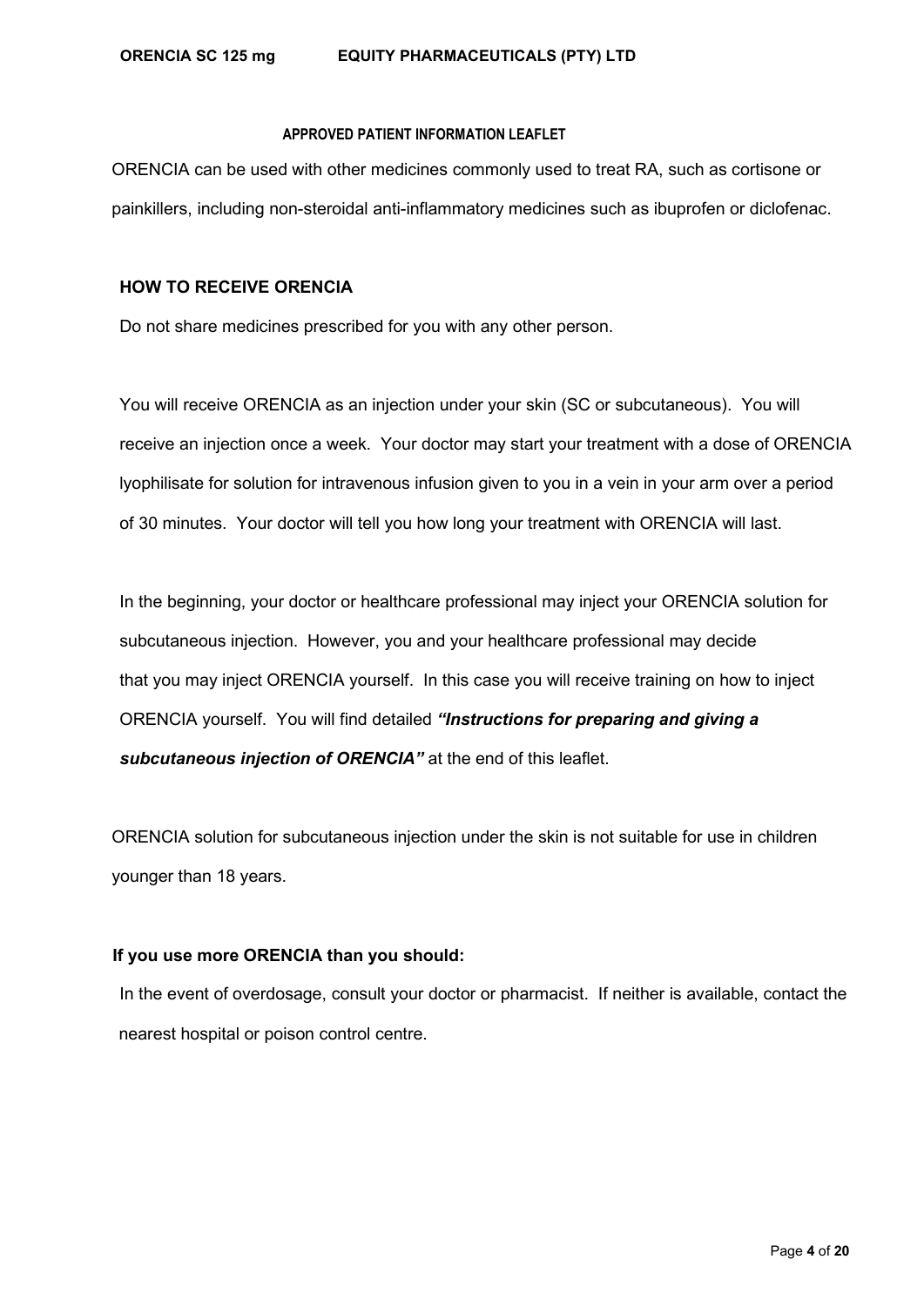# **If you missed a dose of ORENCIA**

If you miss receiving ORENCIA when you are supposed to, ask your doctor when to schedule your next dose.

# **POSSIBLE SIDE EFFECTS**

ORENCIA can have side effects.

Not all side effects reported for ORENCIA are included in this leaflet. Should your general health worsen or if you experience any untoward effects while receiving ORENCIA, please consult your doctor, pharmacist or other healthcare professional for advice.

ORENCIA can cause serious side effects. If any of the following happens, stop receiving ORENCIA and tell your doctor immediately, or go to the casualty department at your nearest hospital:

- **Serious infections. Patients receiving ORENCIA are at increased risk for developing infections including pneumonia, and other infections caused by viruses, bacteria, or fungi, including tuberculosis.**
- Allergic reactions. These reactions include hives, swollen face, eyelids, lips, tongue, throat, or difficult breathing.

**Cancer** *(malignancies)*. There have been cases of certain kinds of cancer in patients receiving ORENCIA. The role of ORENCIA in the development of cancer is not known.

The more frequent side effects with ORENCIA are headache, upper respiratory tract infection, sore throat, and nausea.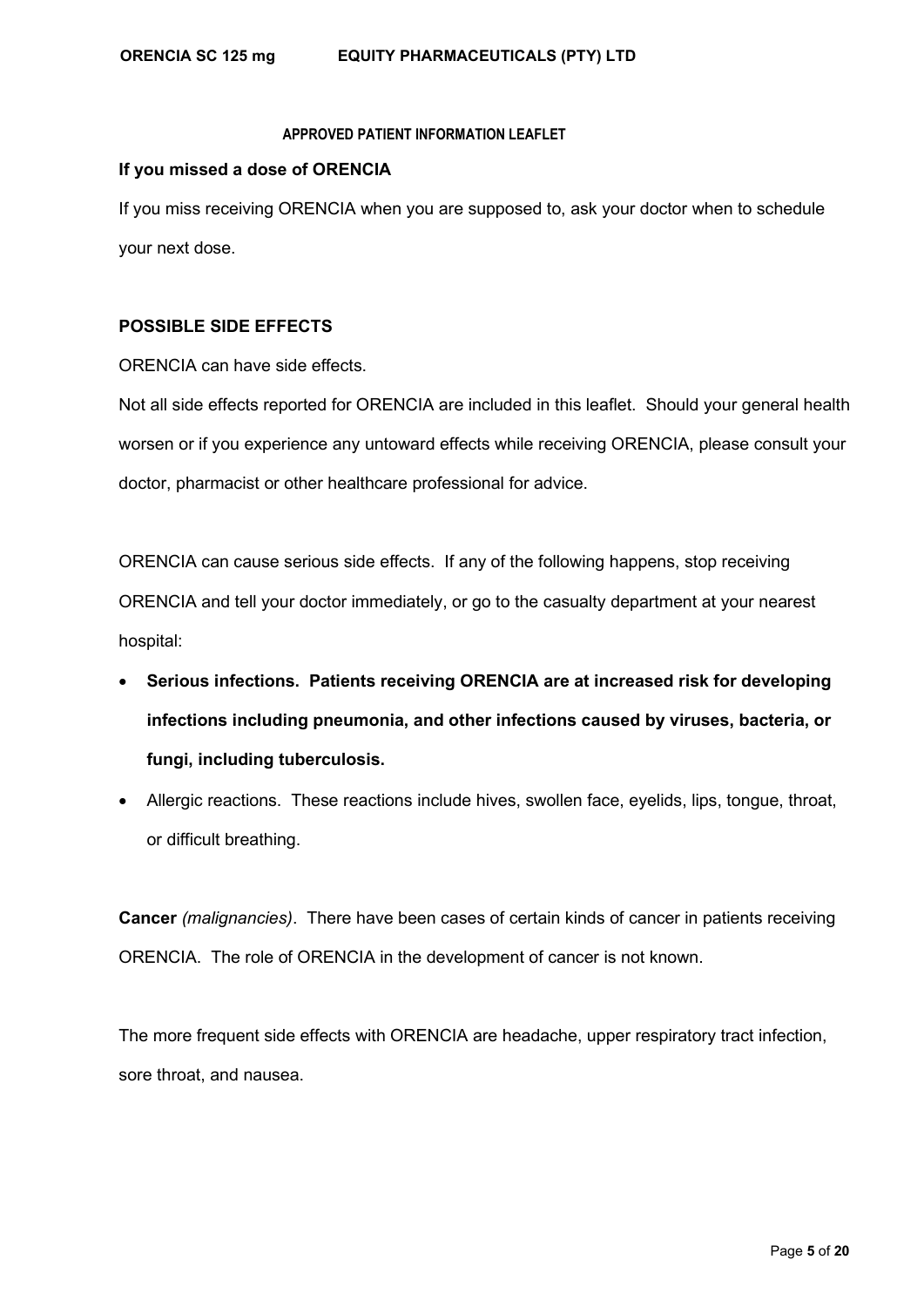**Tell you doctor or healthcare professional as soon as possible** if you notice any of the following:

• feeling generally unwell, dental problems, burning sensation during urination, painful skin rash, painful skin blisters, coughing.

The symptoms described above can be signs of the side effects listed below, all of which have been observed with ORENCIA in adult clinical trials:

# **Frequent side effects**

- infections of the upper airway (including infections of the nose and throat)
- infections of lungs, urinary infections, painful skin blisters (herpes), rhinitis
- headache, dizzines
- high blood pressure, flushing
- cough
- abdominal pain, diarrhoea, nausea, upset stomach
- rash
- fatigue, weakness
- abnormal liver function tests

## **Less frequent side effects**

- tooth infection, nail fungal infection, collection of pus under the skin
- vaginal or oral thrush
- infection in and around your womb
- infection in your bladder
- skin cancer
- low blood platelet count, low white blood cell count
- depression, anxiety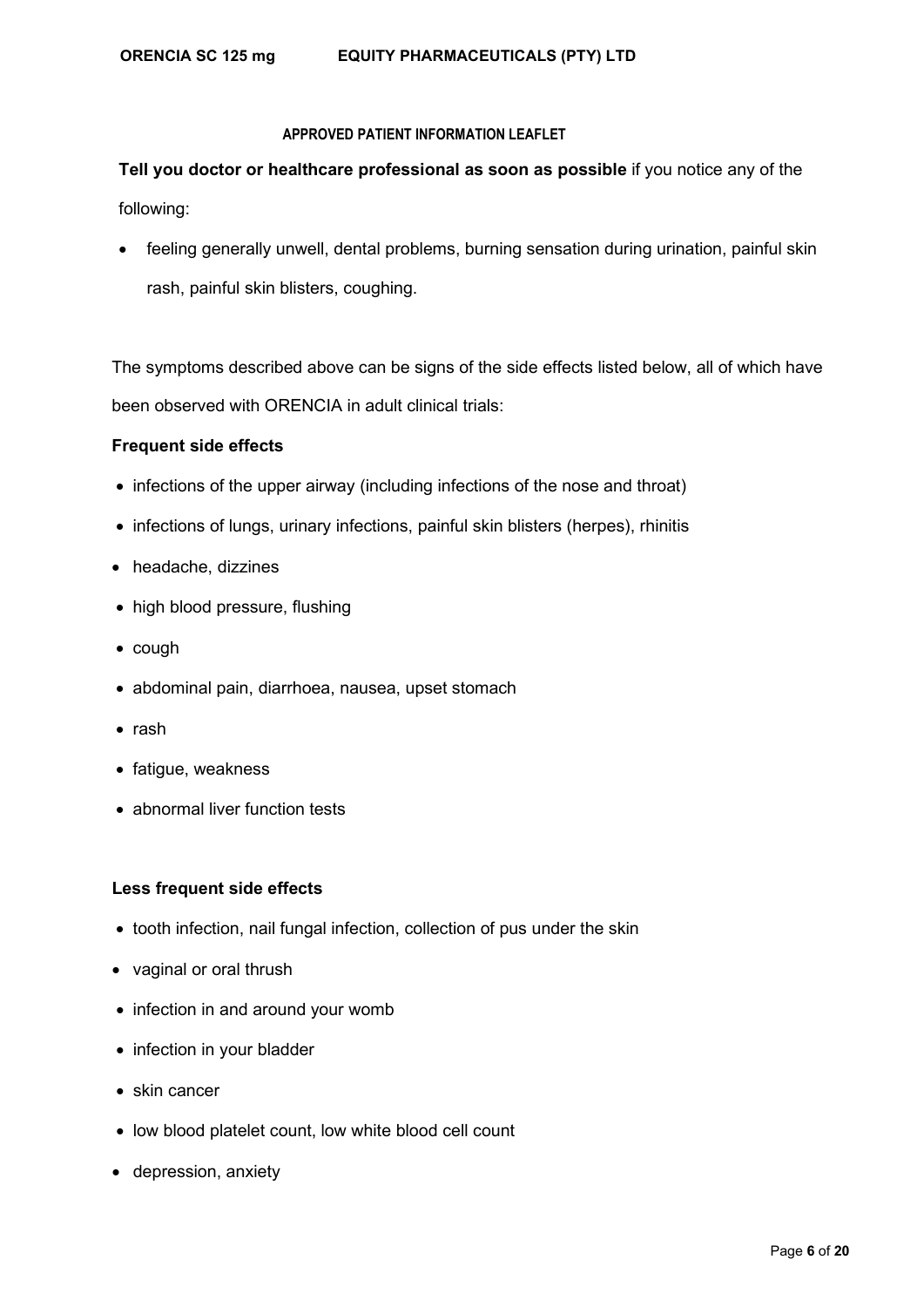- numbness
- reduced vision, eye inflammation
- palpitation, rapid heart rate, low heart rate
- low blood pressure, hot flush
- gastrointestinal infections, mouth sores
- increased tendency to bruise, dry skin, hair loss
- painful joints, pain in extremities
- absence of menstruation
- flu-like illness, increased weight

If you notice any side effects not mentioned in this leaflet, please inform your doctor or pharmacist.

# **STORING AND DISPOSING OF ORENCIA**

Protect the prefilled syringes from light by storing in the original package until time of use.

ORENCIA must be refrigerated at 2 °C to 8 °C.

Do not freeze ORENCIA.

Do not use after the expiry date stated on the container.

STORE ORENCIA AND ALL MEDICINES OUT OF THE REACH OF CHILDREN AND PETS.

Return unused medicine to your pharmacist.

Do not dispose of unused medicines in drains or sewerage systems (e.g. toilets).

Refer to the *"Instructions for preparing and giving a subcutaneous injection of ORENCIA"* at

the end of this leaflet, for advice on how to dispose of prefilled syringes and needles.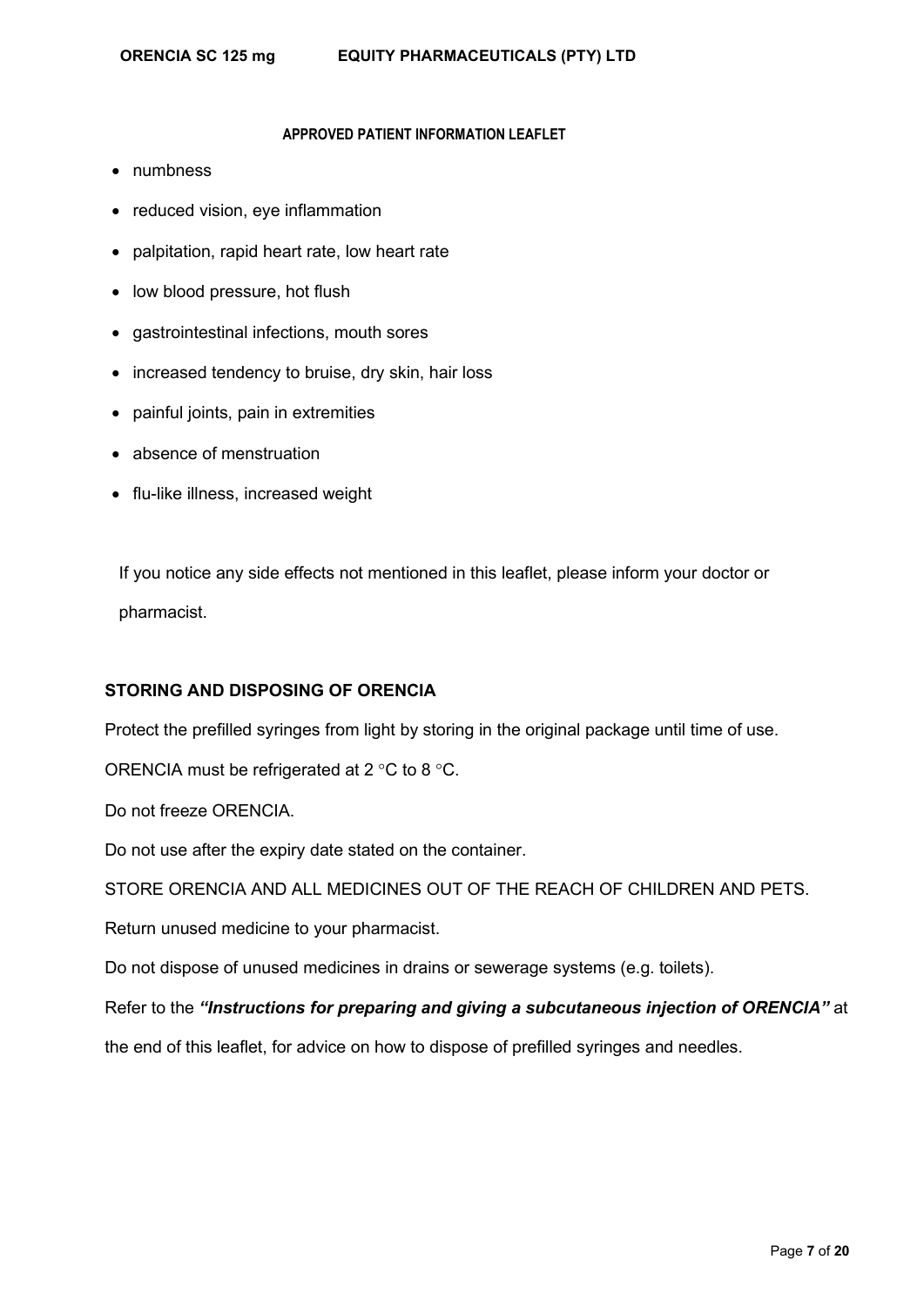# **PRESENTATION OF ORENCIA**

ORENCIA solution for subcutaneous injection is supplied as a sterile, preservative-free,ready-touse solution for injection under the skin. The injection solution is supplied either:

- in a single-dose disposable prefilled glass syringe with a passive needle safety guard and flange extenders, or
- in a single-dose disposable prefilled glass syringe with flange extenders.

The Type I glass syringe has a coated stopper and fixed stainless steel needle covered with a rigid needle shield. A sufficient excess of abatacept is included into each syringe to account for needlesyringe losses so that 1,0 ml of solution containing 125 mg abatacept can be injected under the skin. Both presentations are packed in cartons containing four pre-filled syringes.

# **IDENTIFICATION OF ORENCIA**

ORENCIA solution for subcutaneous injection: Clear, colourless to pale yellow, slightly opalescent solution, essentially free from visible particles.

# **REGISTRATION NUMBER**

To be allocated by Council upon registration.

# **NAME AND ADDRESS OF REGISTRATION HOLDER**

Equity Pharmaceuticals (Pty) Ltd 100 Sovereign Drive Route 21 Corporate Park Nellmapius Drive Irene Pretoria, 0157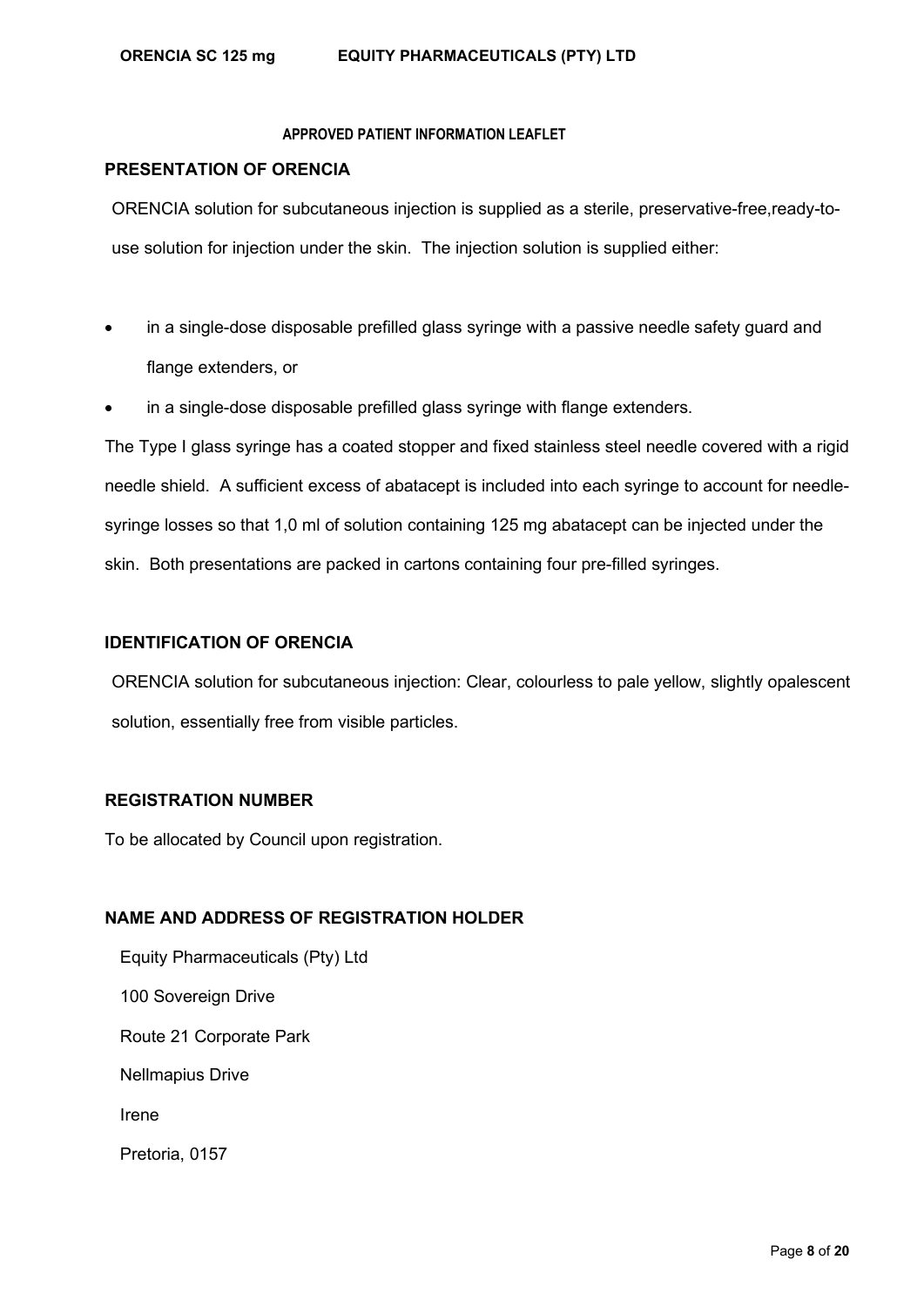# **DATE OF PUBLICATION**

April 2016

\*ORENCIA is a trademark of Bristol-Myers Squibb Company, used under license by Equity Pharmaceuticals (Pty) Ltd.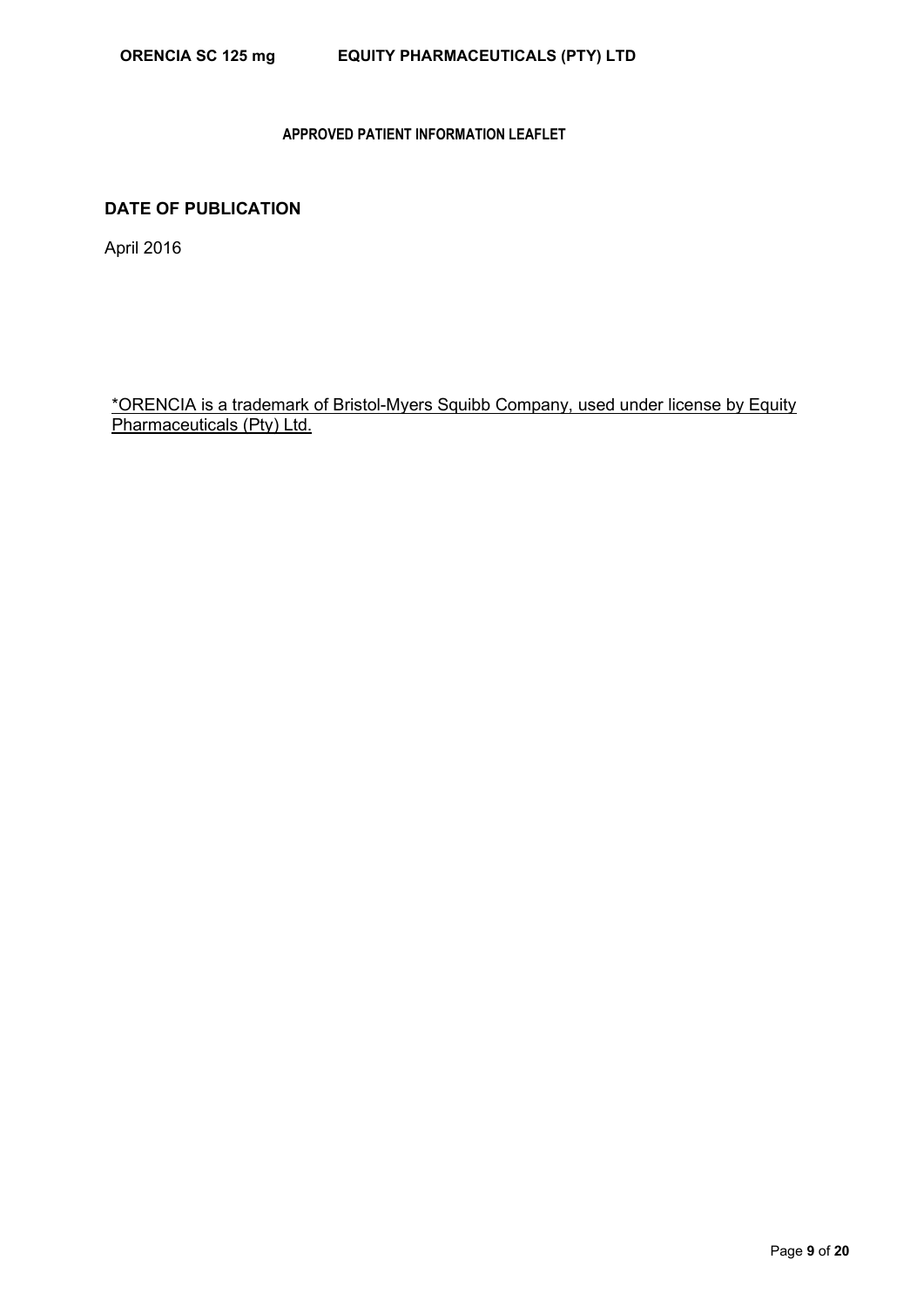# **INSTRUCTIONS FOR PREPARING AND GIVING A SUBCUTANEOUS INJECTION OF ORENCIA**

The following instructions explain how to give yourself an injection of ORENCIA using the prefilled syringe or the prefilled syringe with needle guard. Please read the instructions carefully and follow them step by step. You will be instructed by your doctor, nurse or healthcare professional on the technique of self-injection. Do not attempt to self-inject until you are sure that you understand how to prepare and give the injection. After proper training, the injection can be self-administered or given by another person, for example a family member or friend.

# **ORENCIA prefilled syringe with needle guard:**



# **Figure 1a**

• Always handle the syringe carefully, especially when you are around other people, children and animals.

# **Before you use ORENCIA prefilled syringe with needle guard**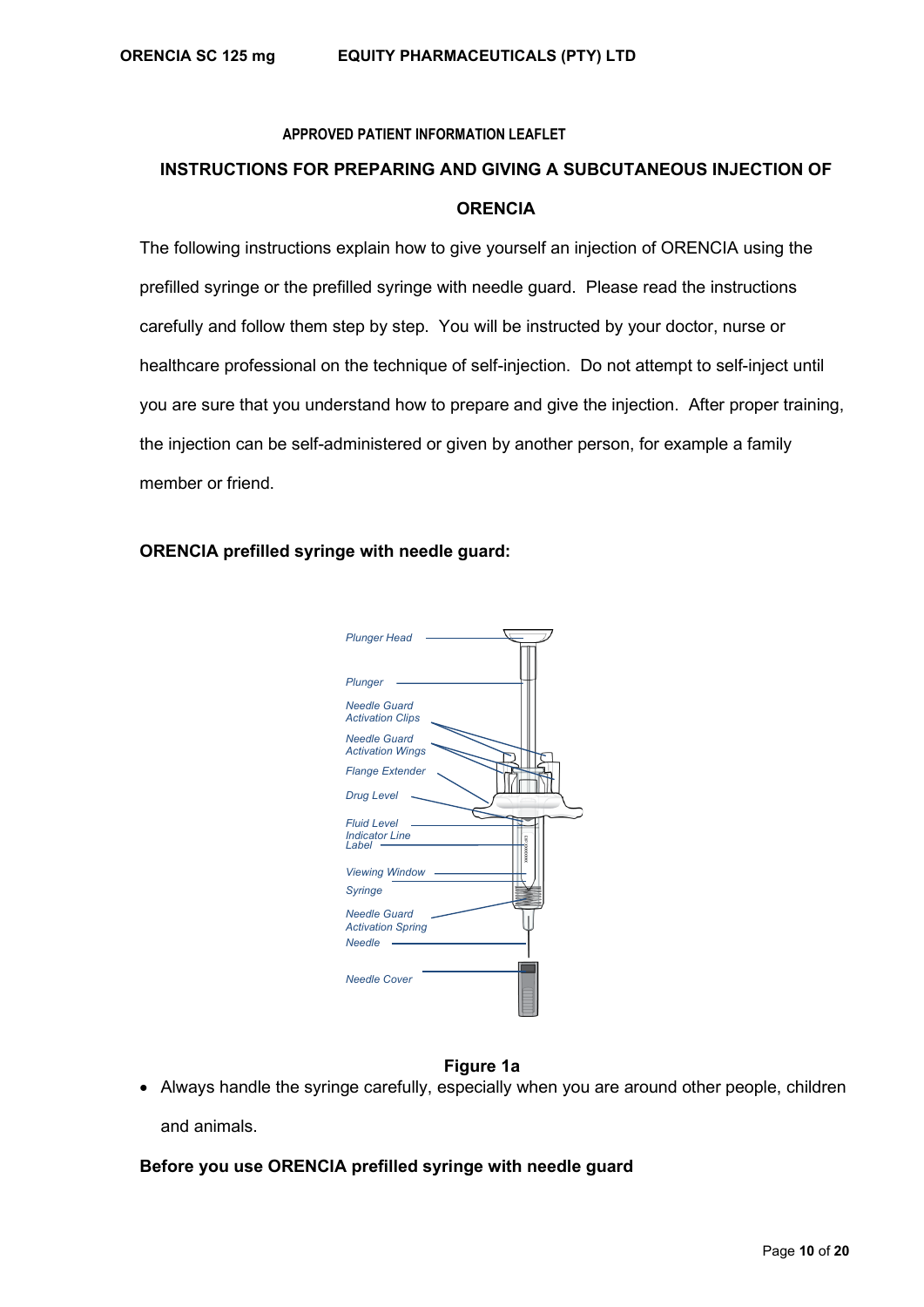## **Do**

- Always hold the syringe by its body.
- Store unused syringes in the refrigerator in the original carton.
- Have your additional injection supplies ready prior to injection.
	- o Supplies checklist: Alcohol swab, cotton ball or gauze, adhesive bandage, and Sharps container.

## **Don't**

- Do not pull by the plunger or the needle cover when removing the syringe form the tray.
- Do not remove the needle cover until you are ready to inject.
- Do not pull back on the plunger at any time.
- Do not shake the ORENCIA syringe, as this may damage the medicine.





**Figure 1b**

• Always handle the syringe carefully, especially when you are around other people, children and animals.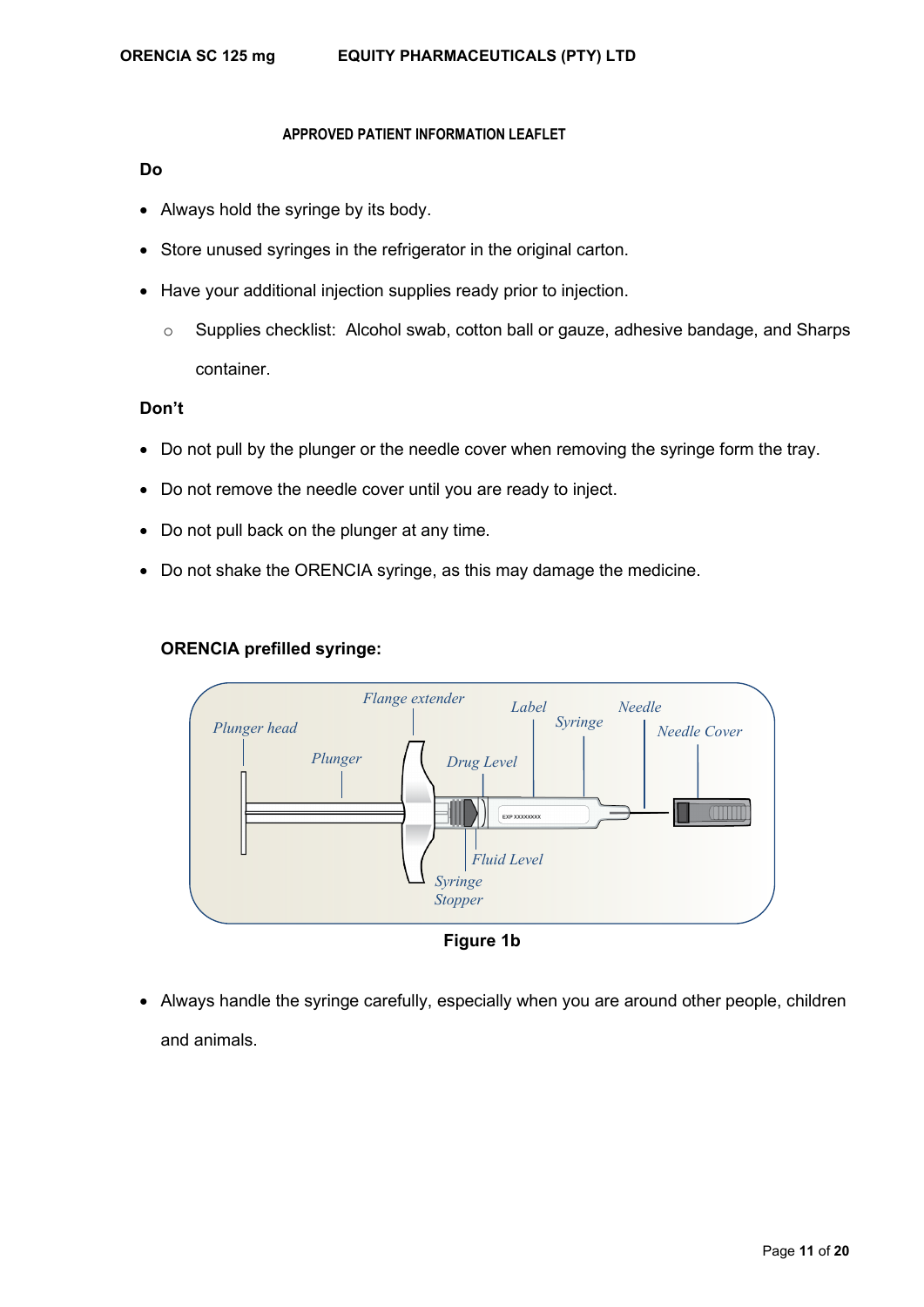## **Before you use ORENCIA prefilled syringe**

#### **Do**

- Always hold the syringe by its body.
- Store unused syringes in the refrigerator in the original carton.
- Have your additional injection supplies ready prior to injection.
	- o Supplies checklist: Alcohol swab, cotton ball or gauze, adhesive bandage, and Sharps container.

## **Don't**

- Do not remove the needle cover until you are ready to inject.
- Do not pull back on the plunger at any time.
- Do not shake the ORENCIA syringe, as this may damage the medicine.
- **DO NOT** recap used needle.

## **STEP 1: Get your syringe ready**

A. Check the expiration date

- The expiration date can be found on the ORENCIA carton and on each syringe.
- If the expiration date has passed, do not use the prefilled syringe. Please contact your doctor or pharmacist for assistance.

B. Let it warm up for 30 to 60 minutes

- Find a comfortable space with a clean, flat working surface.
- Prefilled syringe with needle guard: To properly remove the syringe from the package, grasp the body as indicated by the arrows in the tray.
- Remove the syringe from the refrigerator. Keep remaining unused syringes in their original carton and keep in refrigerator.
- Inspect the syringe for obvious flaws, **but do not remove needle cover**.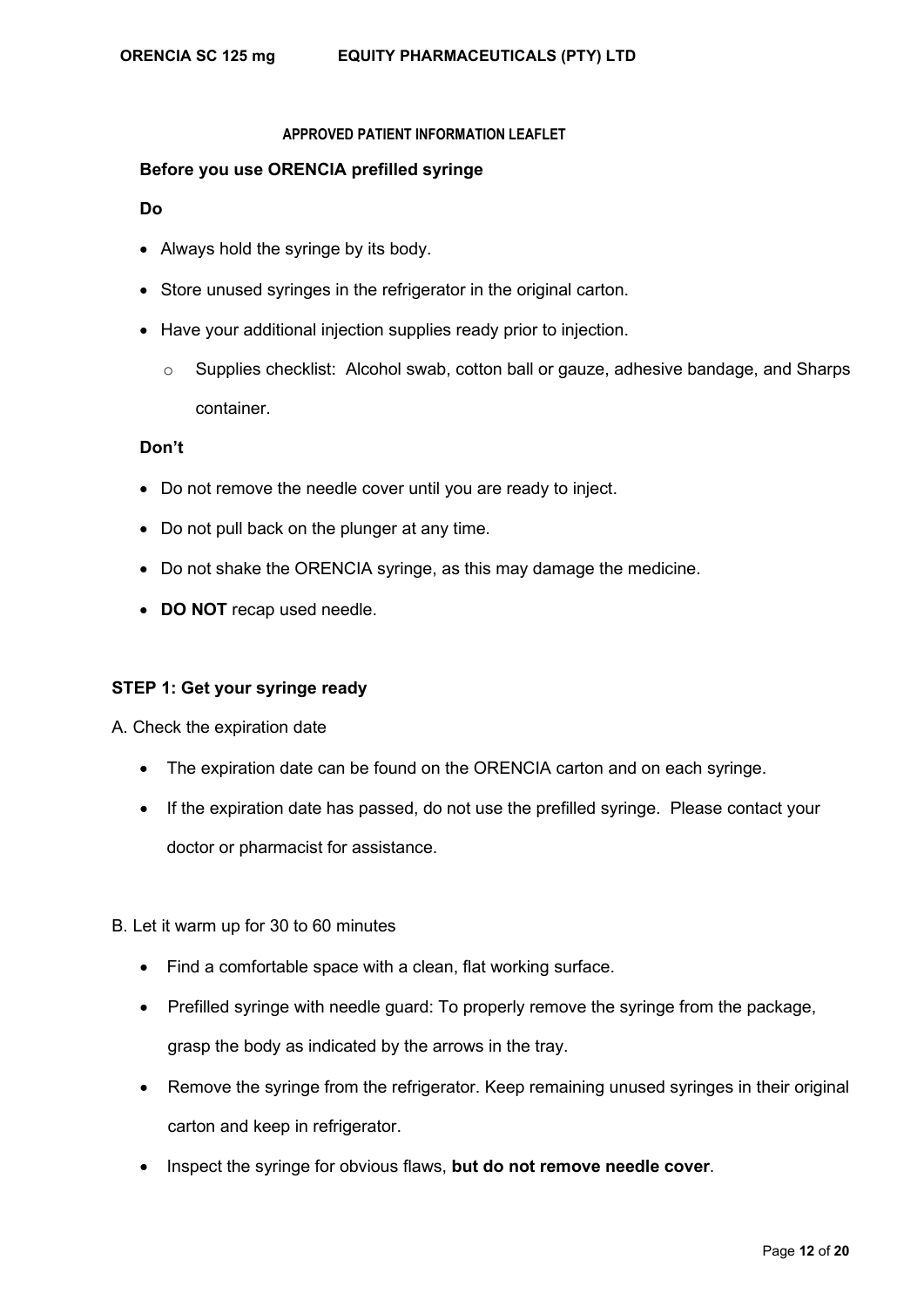- Allow the syringe to rest at room temperature for at least 30 to 60 minutes prior to injection.
	- o **Do not** speed the warming process in any way, such as using the microwave or placing the syringe in warm water.
- C. Check the liquid in the prefilled syringe with needle guard
	- Hold your ORENCIA prefilled syringe by the body with the covered needle pointing down.



**Figure 2a**

- Look at the liquid through the viewing window of your prefilled syringe (see Figure 2a). The liquid in your syringe should be clear to pale yellow. Do not inject if the liquid is cloudy, discoloured, or has large particles.
- It is normal to see an air bubble, and there is no reason to remove it. All contents of the syringe should be injected.
- C. Check the liquid in the prefilled syringe
	- Hold your ORENCIA prefilled syringe by the body with the covered needle pointing down.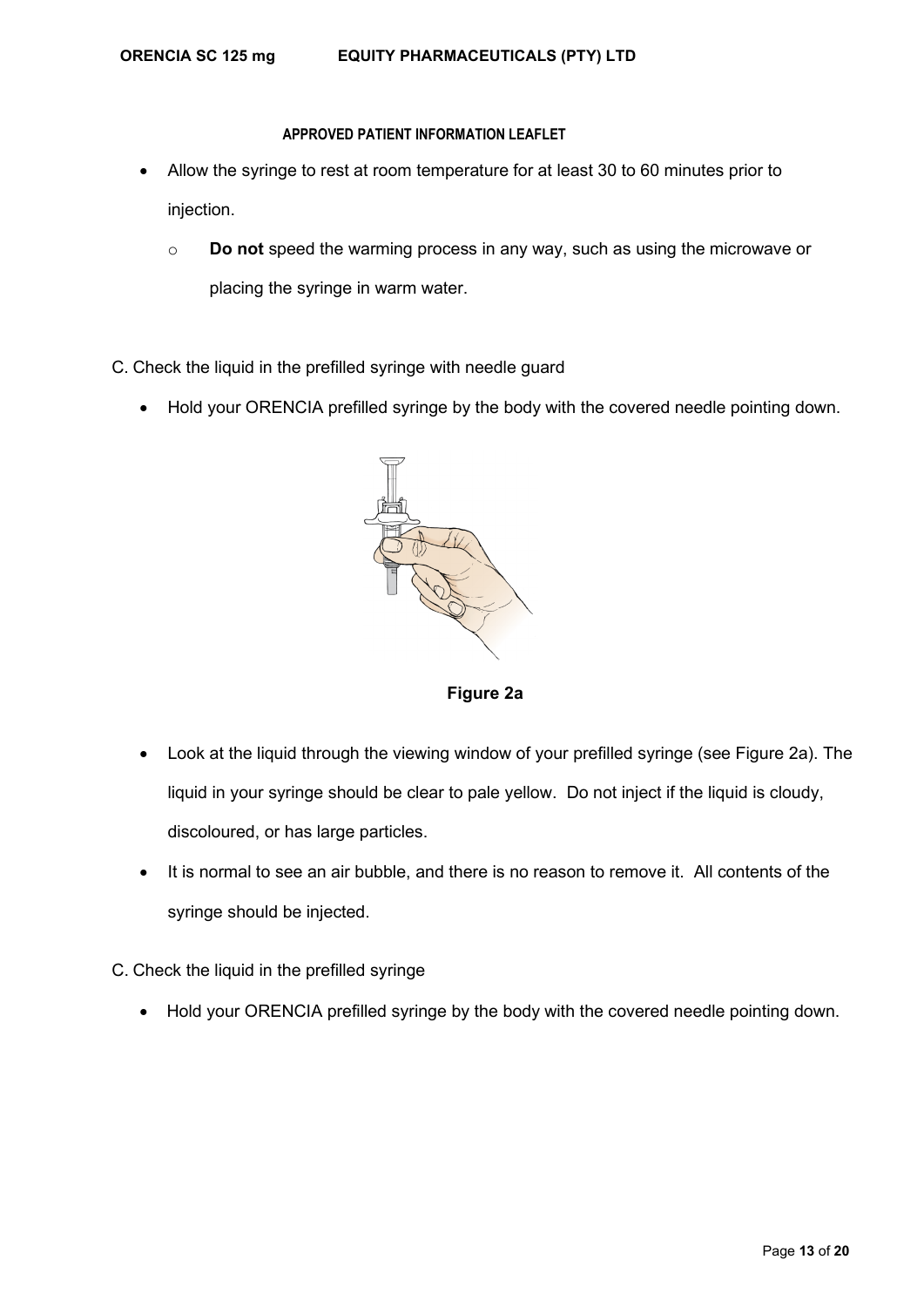

**Figure 2b**

- Look at the liquid through the viewing window of your prefilled syringe (see Figure 2b). The liquid in your syringe should be clear to pale yellow. Do not inject if the liquid is cloudy, discoloured, or has large particles.
- It is normal to see an air bubble, and there is no reason to remove it. All contents of the syringe should be injected.
- D. Gather your additional supplies and keep them within easy reach.
- E. Wash your hands thoroughly with soap and warm water.

# **STEP 2: Choose and prepare a section on your body for the injection (injection site)**

Have your ORENCIA prefilled syringe with needle guard or your ORENCIA prefilled syringe ready

for use immediately after preparing the injection site.

A. Choose your injection site

- The front of the thigh is a recommended injection area. You may use your abdomen except for the 5 cm area around the navel (see Figure 3).
- The outer area of the upper arms may also be used only if the injection is being given by a caregiver. Do not attempt to use the upper arm area by yourself (see Figure 4).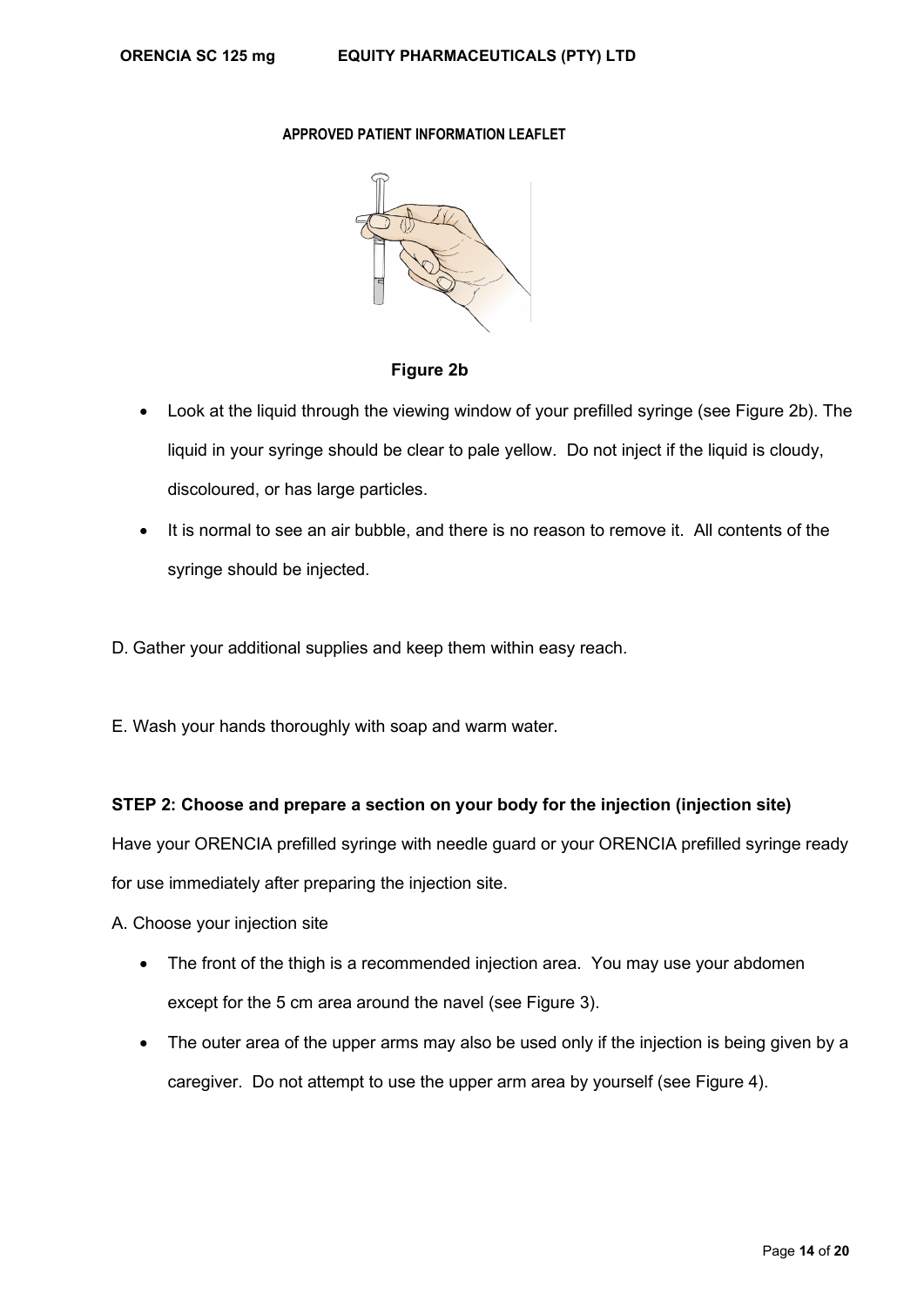- Choose a different injection site for each new injection. You may use the same thigh for weekly injections, as long as each injection is approximately 2,5 cm apart from the last time you injected yourself in that area.
- Do not inject into areas where your skin is tender, bruised, red, scaly, or hard. Avoid any areas with scars or stretch marks.



 **Figure 3 Figure 4**

- B. Prepare your injection site
	- Wipe the injection site with an alcohol swab in a circular motion.
	- Let your skin dry before injecting. Do not touch the injection site again before giving the injection.
	- Do not fan or blow on the clean area.

# **STEP 3: Inject ORENCIA prefilled syringe with needle guard**

A. Remove the needle cover.

- Do not touch the plunger while you remove the needle cover.
- Hold the body of the ORENCIA prefilled syringe with one hand and pull the needle cover straight off with your other hand (see Figure 5a).
- **Do not remove the needle cover until you are ready to inject ORENCIA. Inject**

**ORENCIA as soon as possible after removing the needle cover.**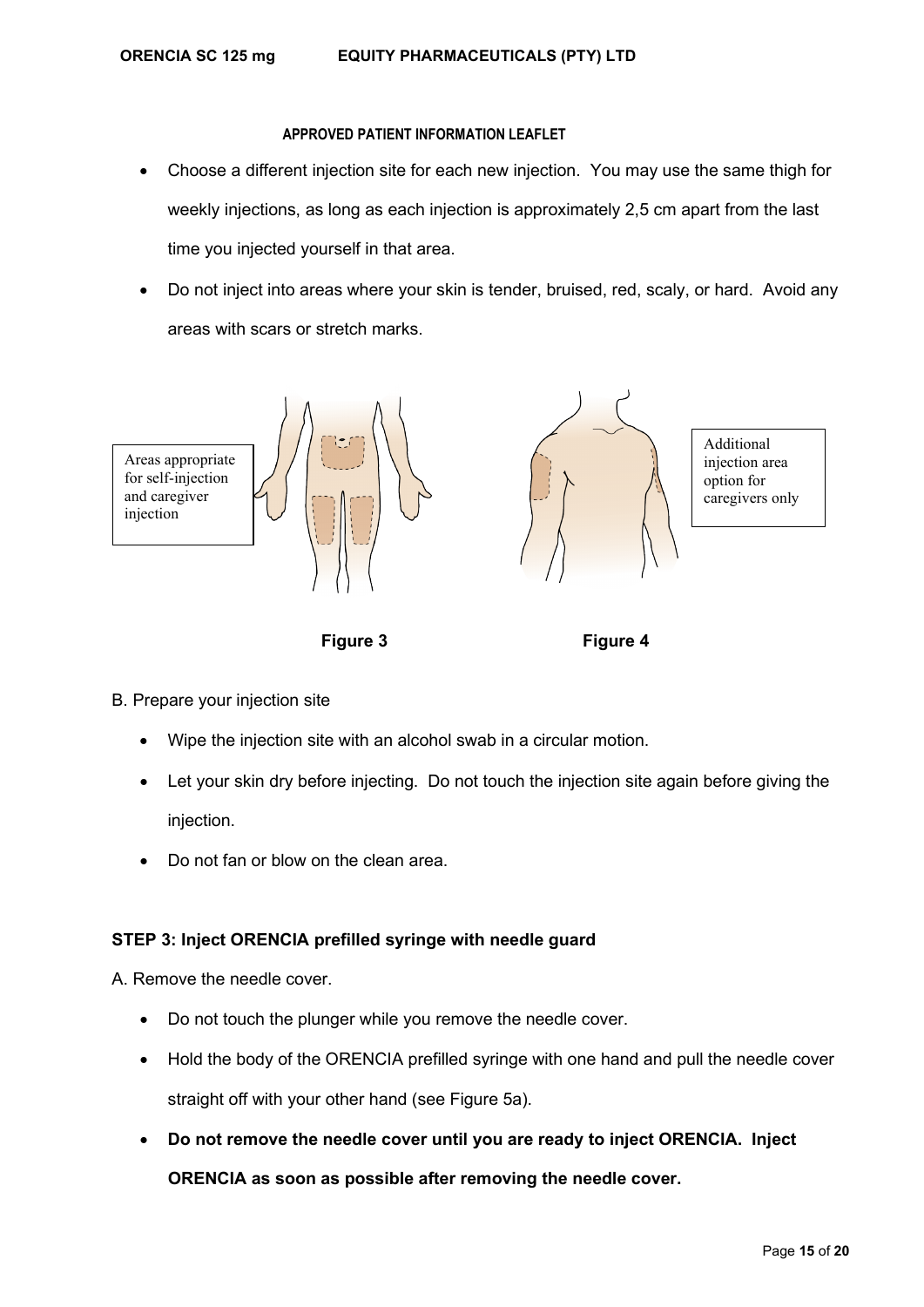

## **Figure 5a**

- There may be a small air bubble in the syringe tube containing the medication. There is no need to remove the air bubble.
- You may notice a drop of fluid leaving the needle. This is normal and will not affect your dose.
- Do not touch the needle or let it touch any surfaces.
- Do not use the prefilled syringe if it is dropped without the needle cover in place.
- B. Position the prefilled syringe and inject ORENCIA
- Hold the body of your prefilled syringe in one hand between the thumb and index finger (see Figure 6a).
- Do not apply pressure to the plunger head until you are ready to begin your injection.
- Do not pull back on the plunger of the syringe at any time.
- Use your other hand and gently pinch the area of skin you cleaned. Hold firmly.
- Use a quick, dart-like motion to insert the needle into the pinched skin at a 45 $\degree$  angle (see Figure 6a).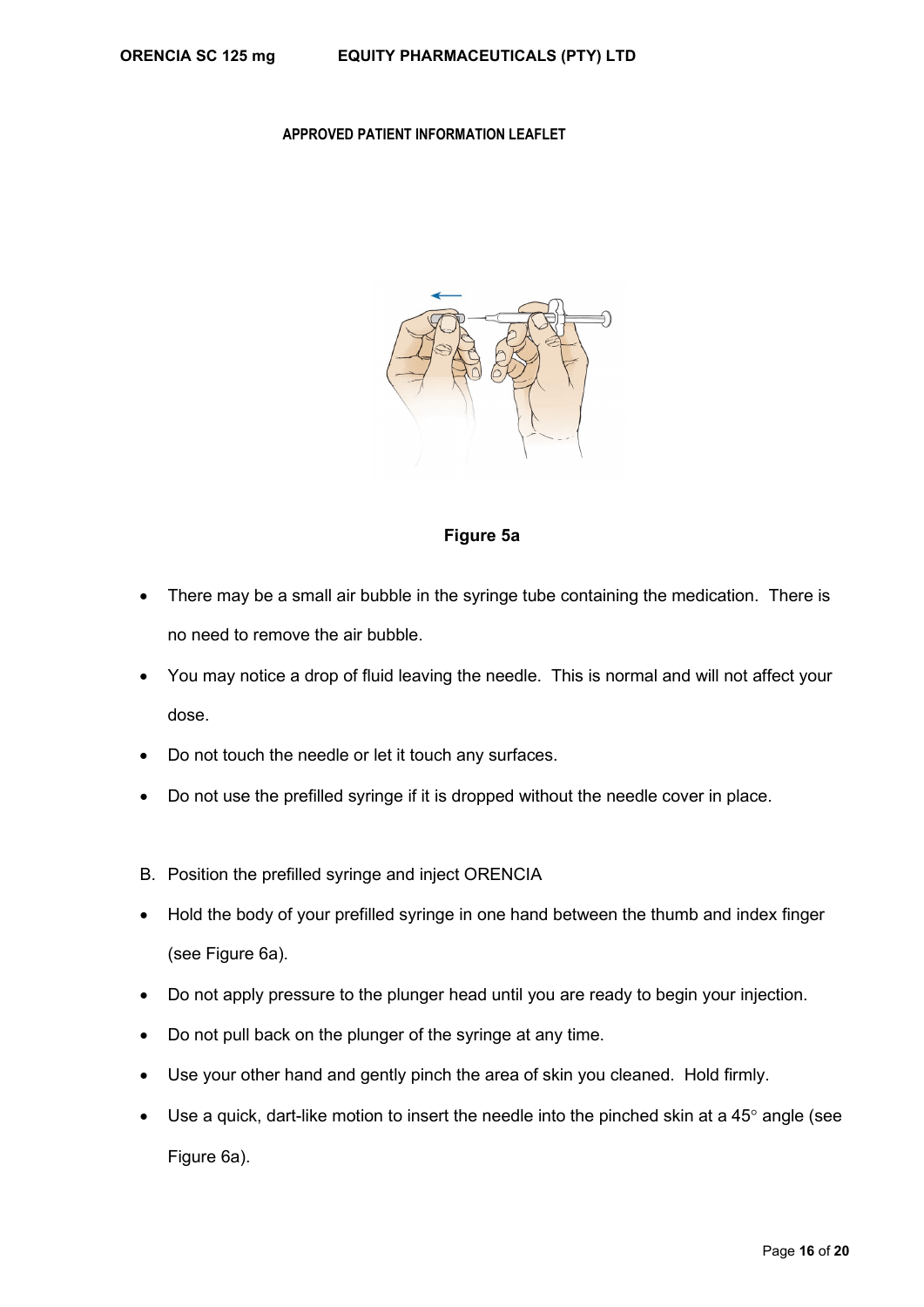





- To inject all of the medicine, use your thumb to push the plunger until the plunger head is completely between the needle guard sides (see Figure 7a).
- When the plunger is pushed in as far as it will go, continue to apply pressure to the plunger head.
- Slowly lift your thumb from the plunger head. This allows the empty syringe to move up until the entire needle is covered by the needle guard (see Figure 8).



**Figure 8**

- Once the needle is completely covered by the needle guard, remove it and let go of the surrounding skin.
- Press a cotton ball over the injection site and hold for 10 seconds.
	- o Do not rub the injection site. Slight bleeding is normal.
	- o If needed, you may apply a small adhesive bandage to the injection site.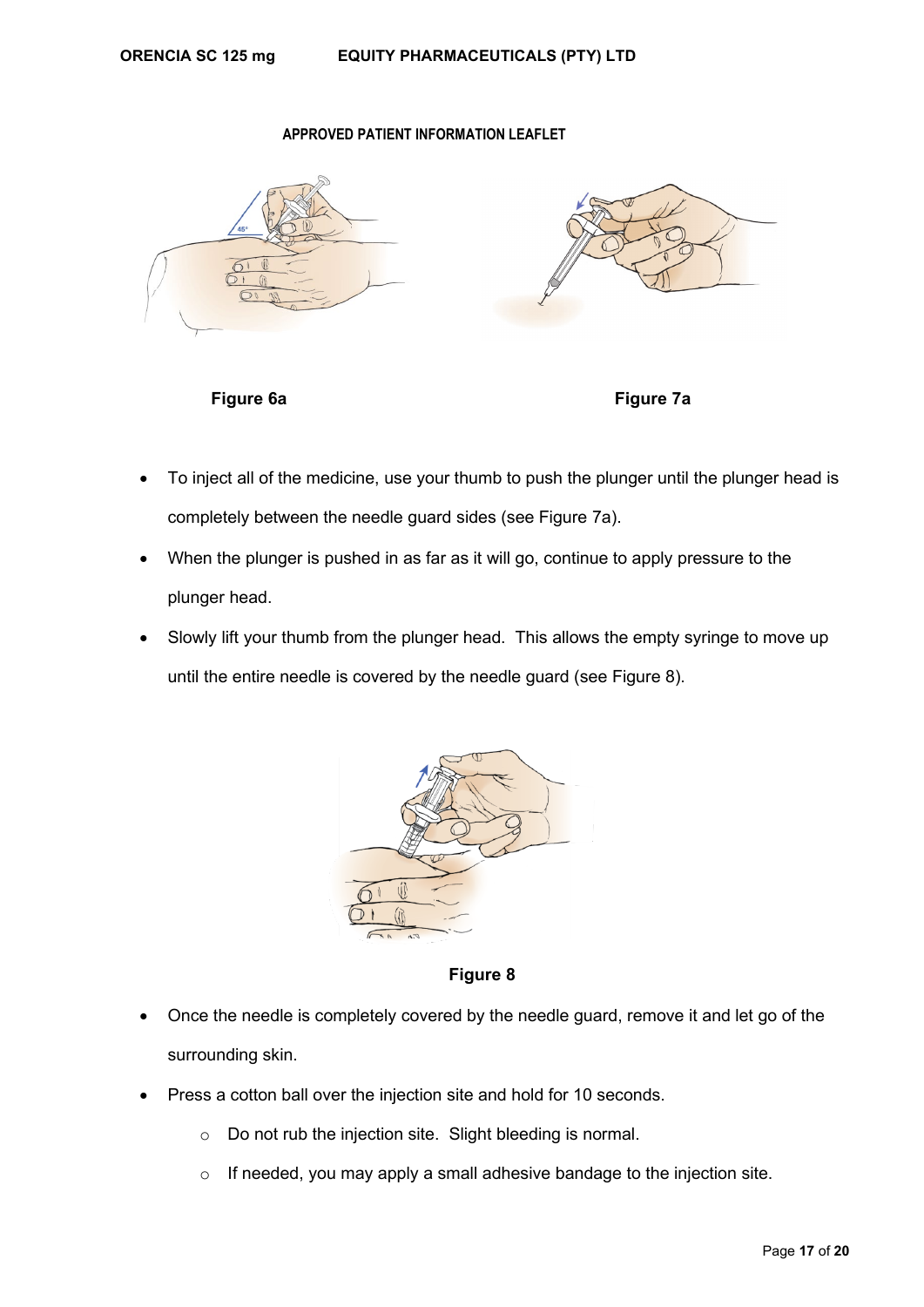## **STEP 3: Inject ORENCIA prefilled syringe**

A. Remove the needle cover.

- Do not touch the plunger while you remove the needle cover.
- Hold the body of the ORENCIA prefilled syringe with one hand and pull the needle cover straight off with your other hand (see Figure 5b).
- **Do not remove the needle cover until you are ready to inject ORENCIA. Inject ORENCIA as soon as possible after removing the needle cover.**



**Figure 5b**

- There may be a small air bubble in the syringe tube containing the medication. There is no need to remove the air bubble.
- You may notice a drop of fluid leaving the needle. This is normal and will not affect your dose.
- Do not touch the needle or let it touch any surfaces.
- Do not use the prefilled syringe if it is dropped without the needle cover in place.
- B. Position the prefilled syringe and inject ORENCIA
- Hold the body of your prefilled syringe in one hand between the thumb and index finger (see Figure 6b).
- Do not apply pressure to the plunger head until you are ready to begin your injection.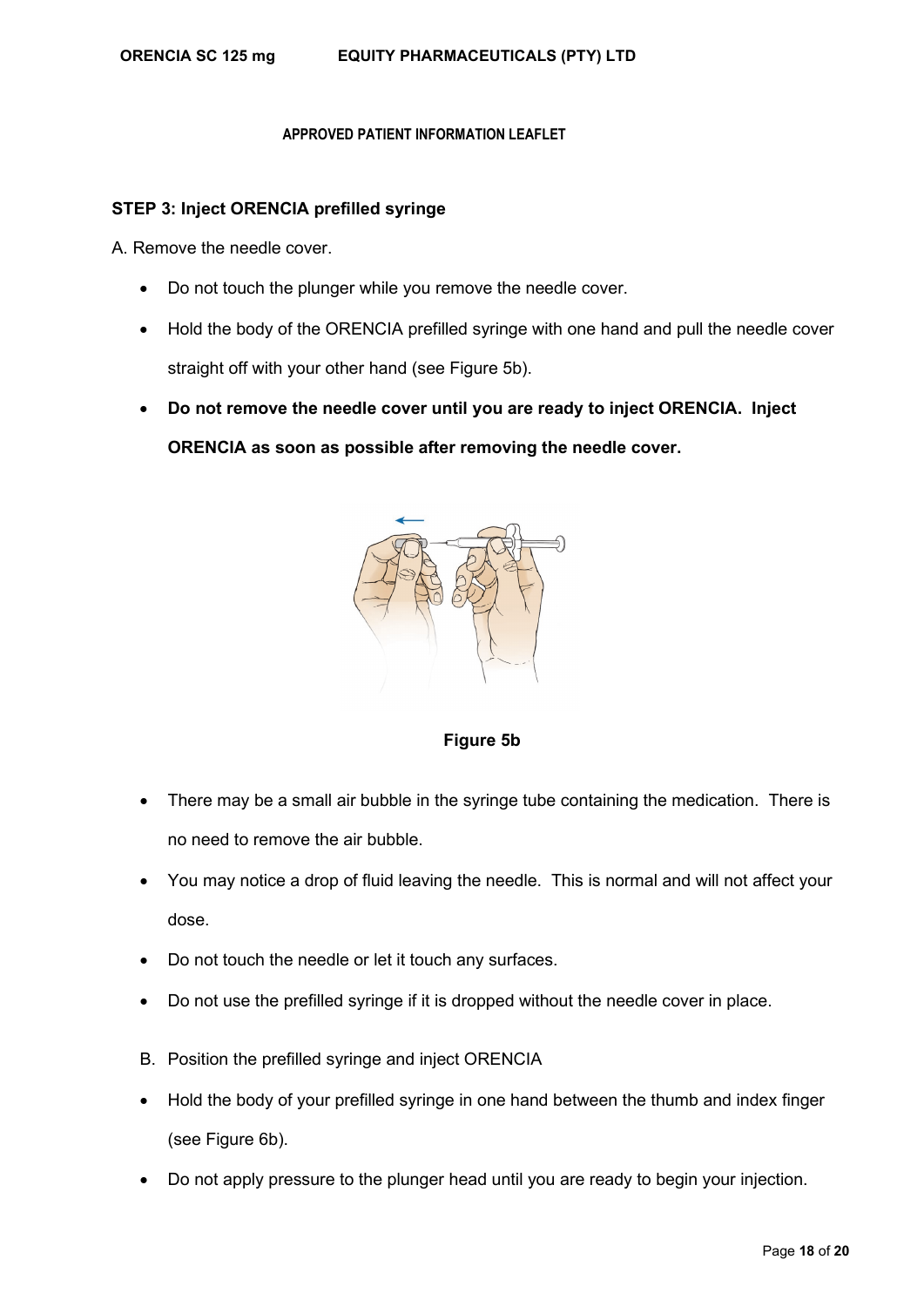- Do not pull back on the plunger of the syringe at any time.
- Use your other hand and gently pinch the area of skin you cleaned. Hold firmly.
- Use a quick, dart-like motion to insert the needle into the pinched skin at a  $45^{\circ}$  angle (see Figure 6b).





**Figure 6b Figure 7b**

- To inject all of the medicine, use your thumb to push the plunger until the plunger head completely bottoms out and is pushed in as far as it will go. Remove the needle from the skin and let go of the surrounding skin (see Figure 7b).
- **DO NOT** recap needle.
- Press a cotton ball over the injection site and hold for 10 seconds.
	- o Do not rub the injection site. Slight bleeding is normal.
	- $\circ$  If needed, you may apply a small adhesive bandage to the injection site.

# **STEP 4: Disposal and recordkeeping**

- A. Dispose of your used syringe in a Sharps container.
	- Be careful when discarding the prefilled syringe after use.
	- Sharps containers are special puncture-resistant disposal bins that can be purchased at many retail outlets.